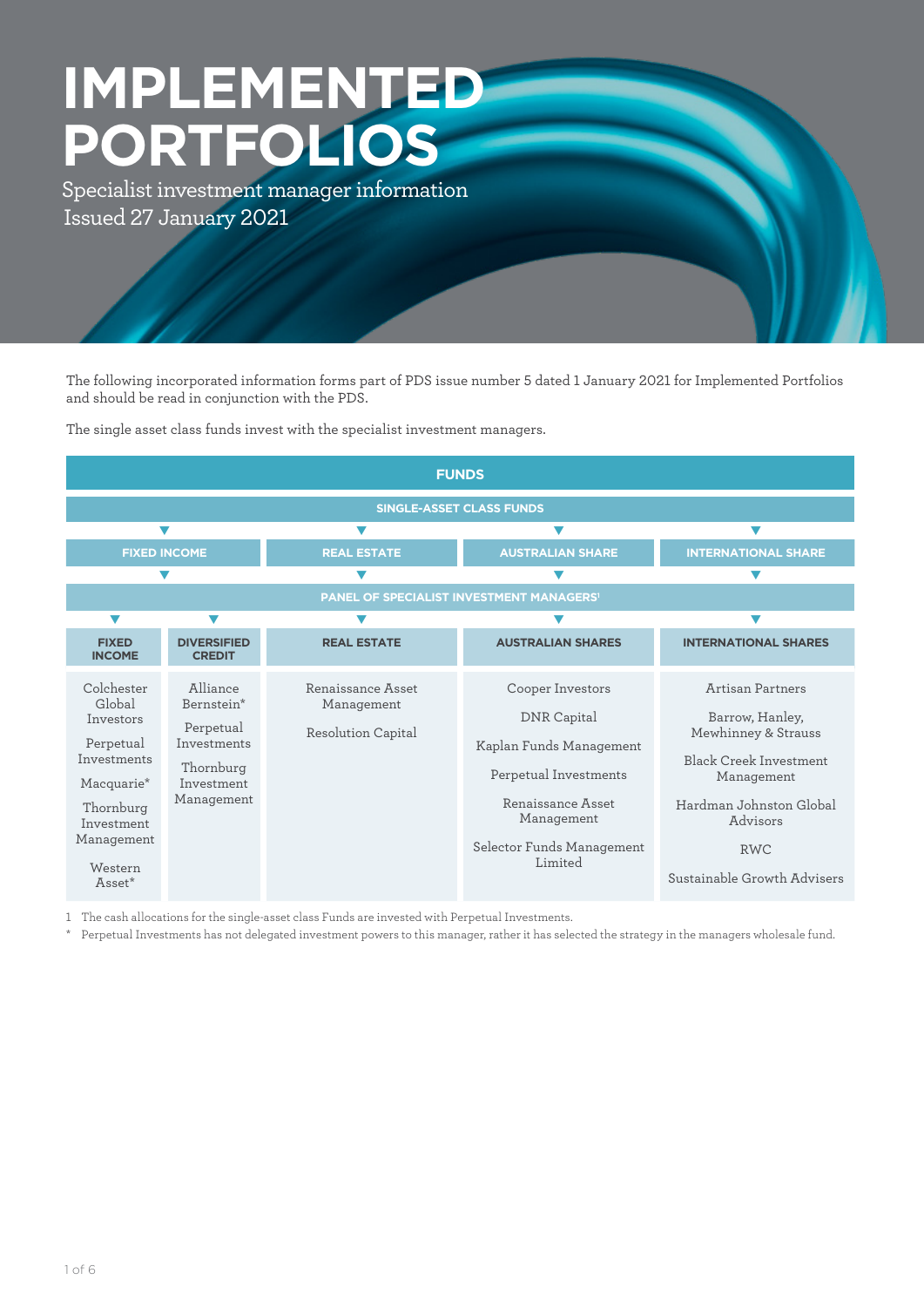# **THE SPECIALIST INVESTMENT MANAGERS**

The specialist investment managers for the Funds are outlined below. All figures relating to funds under management are as at 31 March 2019 unless otherwise stated.

|                           | AllianceBernstein Australia Limited (ABAL) is a subsidiary of the AllianceBernstein L.P<br>Group (AB). AB is a leading global investment management and research firm that offers<br>high-quality and diversified investment services to institutional clients, retail investors and<br>private clients in major markets around the world.                                                                                                                                                                                                                                                                                                                                                                                                                            |
|---------------------------|-----------------------------------------------------------------------------------------------------------------------------------------------------------------------------------------------------------------------------------------------------------------------------------------------------------------------------------------------------------------------------------------------------------------------------------------------------------------------------------------------------------------------------------------------------------------------------------------------------------------------------------------------------------------------------------------------------------------------------------------------------------------------|
| <b>ALLIANCEBERNSTEIN®</b> | AB delivers a comprehensive range of investment strategies across the capital structure.<br>Partnering closely with our clients, we shape the most appropriate solutions for their<br>investment needs today, tomorrow and beyond. From customised and multi-asset solutions<br>to style-pure equity portfolios, index services to alternative investments and fixed-income<br>portfolios; our broad array of global and local investment services help to solve clients'<br>increasingly complex investment challenges. As at September 30, 2017, our firm managed<br>US\$529 billion in assets including US\$184 billion in Equities, US\$293 billion in Fixed Income<br>and US\$59 billion in certain multi-asset services, solutions and alternative investments. |
| <b>ARTISAN PARTNERS</b>   | Artisan Partners is a global investment management firm that has always aimed to produce<br>differentiated investment outcomes for sophisticated clients around the world by attracting<br>highly talented investment professionals and supporting them with the tools, resources and<br>environment they need to thrive.                                                                                                                                                                                                                                                                                                                                                                                                                                             |
|                           | We allow our investment professionals to focus on what they do best - active investment<br>management - while our distinct business management team leads a robust operational<br>capability and an experienced distribution and client service effort. This proven business<br>model is thoughtfully designed to eliminate distractions for our investment professionals<br>and deliver high value-added results for our clients.                                                                                                                                                                                                                                                                                                                                    |
|                           | Since 1994, Artisan Partners has provided the resources of a full-scale, global firm paired<br>with the independence of a boutique startup. With more than \$96 billion in assets under<br>management as of 31 December 2018, we provide a broad range of high value-added<br>investment strategies across multiple asset classes and through various investment vehicles                                                                                                                                                                                                                                                                                                                                                                                             |

to accommodate a broad range of client mandates.

# **BARROW, HANLEY, MEWHINNEY & STRAUSS**

**Barrow, Hanley, Mewhinney & Strauss (BHMS)** , founded in 1979, is a diversified investment management firm offering value-focused investment strategies spanning global equities and fixed income. Recognized as one of the few remaining firms dedicated exclusively to value investing, Barrow Hanley enjoys a boutique culture with a singular focus to assist clients in meeting their investment objectives. Today, Barrow Hanley has approximately 100 employees and manages \$48.4B in assets (USD as at 31/12/20) for a variety of clients. Barrow Hanley is a 75% owned subsidiary of Perpetual Limited and a related party of Perpetual Investment Management Limited. Perpetual Corporate Trust Limited (ABN 99 000 341 533, AFSL 392673) has appointed Barrow Hanley as its authorised representative (Representative number 001283250) under its Australian Financial Services Licence.

Barrow Hanley's approach to the equity market is based on the underlying philosophy that markets are inefficient. These inefficiencies can best be exploited through adherence to a valuation centric investment process dedicated to the bottom-up selection of securities. Barrow Hanley stewards the capital of corporate, public, multi-employer pension plans, mutual funds, endowments and foundations, and sovereign wealth funds across North America, Europe, Asia, Australia and Africa. For further information, please visit www.barrowhanley.com.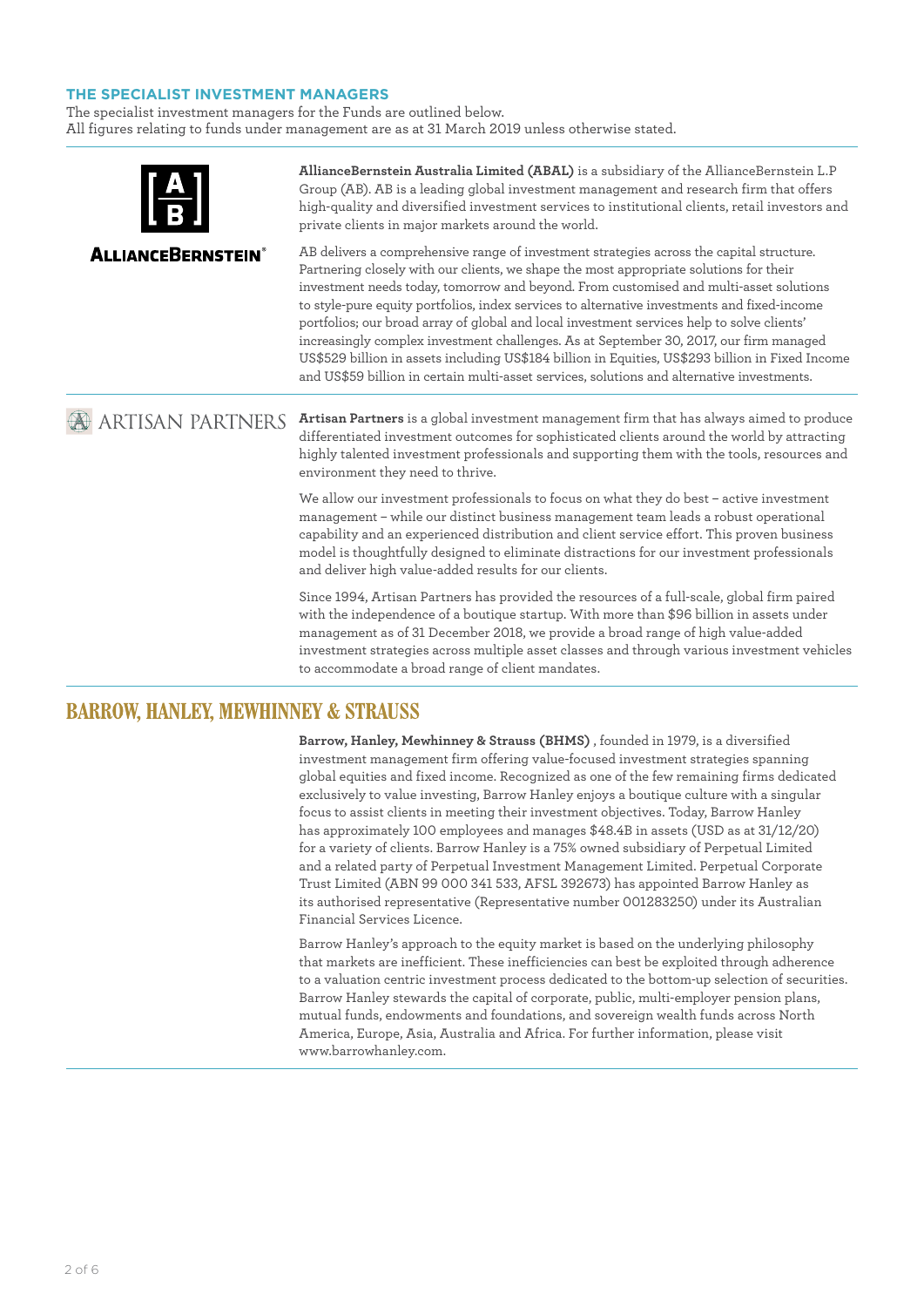

**COLCHESTER** OBAL INVESTORS

Since 2005, **Black Creek has managed global equities** in a disciplined and consistent manner. We are a focused, boutique investment manager and are 100% employee-owned. We invest personally in the strategies we manage, ensuring our interests are aligned with those of our clients.

Black Creek's investment-driven approach concentrates on building high conviction portfolios of winning businesses from around the world that are misunderstood or misperceived by the market. Our business-owner mindset and long-term perspective allow us to think differently. The net result for investors is not only a long-term, high-conviction strategy, but it means our portfolios are eclectic, bearing little resemblance to any global index. Any sector or geographical allocations within our portfolio are a by-product of our unconstrained, go anywhere global style. While our portfolios are concentrated, there is a conscious diversification of investment ideas.

We focus on understanding the long-term drivers of a winning business, not quarter to quarter earnings. Our investment process requires independent and sometimes contrarian thinking. We consider what a business will look like over the next 5 to 10 years, and shortterm market volatility provides the opportunity to create significant value for our clients over time. This approach requires a constitution of character amongst our investment professionals to withstand the inevitable shorter periods of time when you look completely different from other investors in order to add long-term value.

**Colchester Global Investors (Colchester)** is an independent investment management firm offering quality value oriented global bond management services. The firm has its headquarters in London, United Kingdom, with offices located in New York, Singapore, Sydney and Dubai. Colchester's rigorous application of its real yield investment strategy has underpinned the firm's success. Strength is drawn from the robustness of the real yield approach and from its time proven results. Colchester believes in the benefits of specialisation and focus: a significant competitive advantage enjoyed by Colchester is the greater diversity and added return potential generated by its unique use of high quality smaller country bond markets.

Colchester was founded by Ian G. Sims in 1999 and commenced managing client portfolios in February 2000. Ian Sims, Chairman and Chief Investment Officer, was one of the premier global bond managers of the 1990s prior to founding Colchester. Colchester is an employeeowned firm and the senior partners have all enjoyed long and successful careers managing global bonds with reputable institutions. Colchester's business is focused solely on sovereign bond and currency markets and as of 30 September 2019 had AUD 67.8 billion under management across four core strategies being global sovereign bonds, global inflation-linked bonds, local currency emerging market debt and an alpha program. Colchester manages assets for global institutions including corporate and public pension funds, foundations, endowments, insurance and sovereign wealth clients.



**Cooper Investors** is an Australian based specialist equity fund manager with funds under management of approximately \$13 billion. They use their VoF method (Value Latency; Operating, Industry and Strategic Trends; Focused Industry and Management Behaviour) to identify market opportunities.

Cooper Investors is an organisation founded on deep, cultural values (humility; intentionality; curiosity; focus and authenticity). It is 100% employee and owner operated.

The company commenced operations in 2001 and manages money for a range of clients including large pension and superannuation funds, religious institutions, Australian State Government agencies, education endowments, charities and high net worth individuals.

Cooper Investors is a long term, active investors who engages extensively with boards and management. The team is intensely focused on allocating long term capital to quality companies with a value proposition and adds value through performance, proper policies and A grade administration.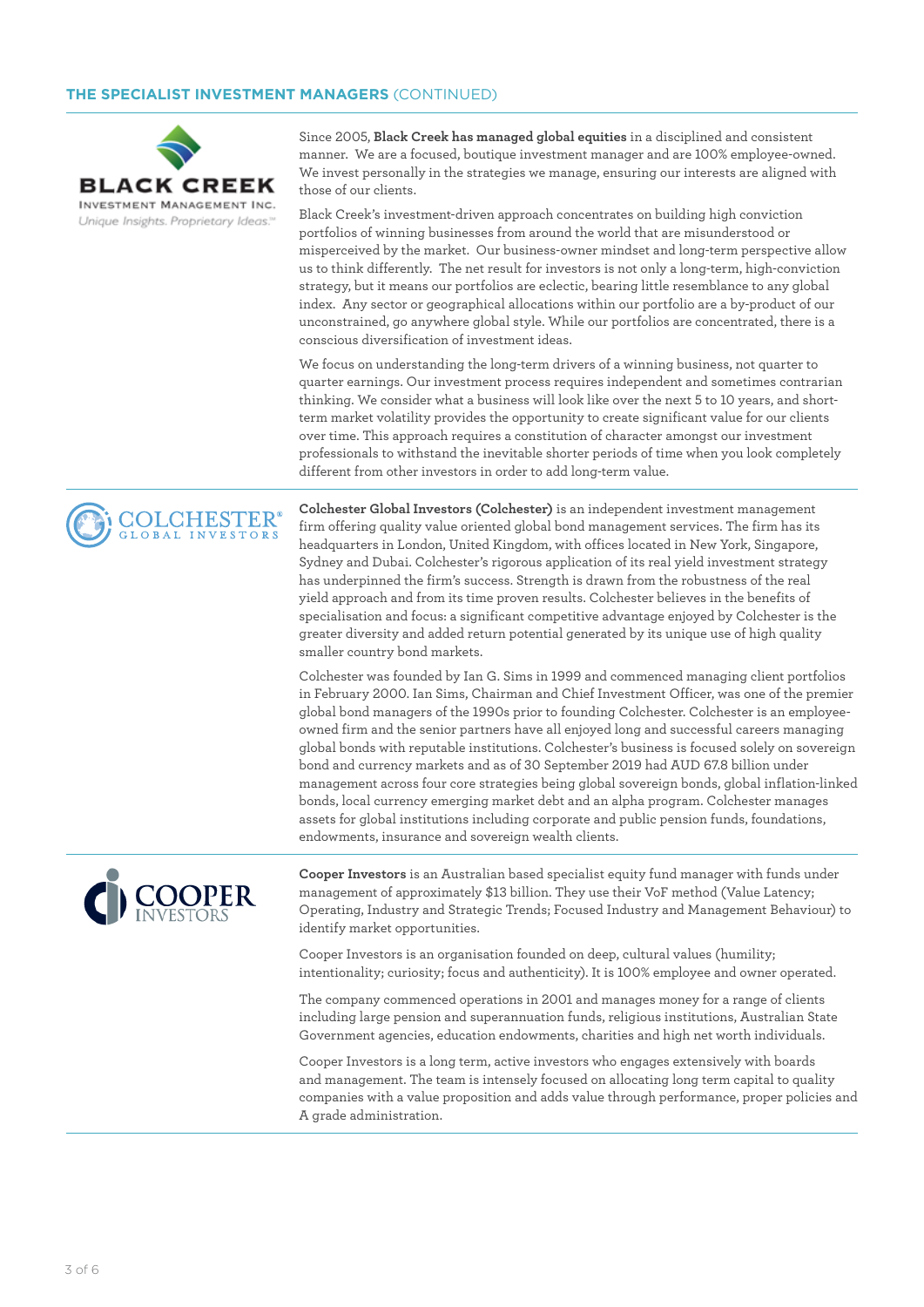| <b>CODORCapital</b>                           | DNR Capital is an Australian investment management company that delivers client-focused,<br>quality, investment solutions to institutions, advisers and individual investors.                                                                                                                                                                                                                                                                                                                                                                                                                                                                                                                                                                                                                               |
|-----------------------------------------------|-------------------------------------------------------------------------------------------------------------------------------------------------------------------------------------------------------------------------------------------------------------------------------------------------------------------------------------------------------------------------------------------------------------------------------------------------------------------------------------------------------------------------------------------------------------------------------------------------------------------------------------------------------------------------------------------------------------------------------------------------------------------------------------------------------------|
|                                               | Founded in 2001, we have a strong track record of delivering on our investment philosophy<br>of identifying and investing in quality companies for the medium-to-long term. The DNR<br>Capital Australian Emerging Companies strategy was launched in January 2018 and is an<br>extension of the DNR Capital investment philosophy to the smaller companies sector.                                                                                                                                                                                                                                                                                                                                                                                                                                         |
|                                               | Our rigorous investment process has been proven over various market cycles and<br>demonstrates a track record of delivering investment performance for our clients.<br>Our commitment to our clients goes beyond investment performance. We deliver quality<br>client service through openness and transparency, regularly sharing insights behind our<br>investment decisions, market views and portfolio strategy.                                                                                                                                                                                                                                                                                                                                                                                        |
|                                               | DNR Capital is a signatory to the Principles for Responsible Investment (PRI).                                                                                                                                                                                                                                                                                                                                                                                                                                                                                                                                                                                                                                                                                                                              |
| Hardman<br>Johnston<br><b>Global Advisors</b> | Hardman Johnston Global Advisors LLC (Hardman Johnston) is an independent, global<br>equity boutique investing in high quality growth companies at value prices. We follow a clear<br>investment philosophy and disciplined process which results in high conviction portfolios<br>designed to deliver superior, long term performance. Our firm has been built around our<br>approach. We are 100% employee owned in order to fully align the interests of client and<br>firm. We are global in our coverage to maximize the opportunity set. We are systematic and<br>disciplined in our stock selection, and we are focused on in-depth fundamental research.<br>Our investment approach has been consistently applied for over 30 years, and our clients<br>have benefitted from the long-term results. |
|                                               | Hardman Johnston is an SEC registered investment advisor founded in 1985 and based in<br>Stamford, CT. As of, 31 March 2019 Hardman Johnston managed approximately \$6 billion.                                                                                                                                                                                                                                                                                                                                                                                                                                                                                                                                                                                                                             |
|                                               | Kaplan Funds Management Pty Limited (Kaplan) was established in 1998 exclusively for<br>wholesale clients and employs an absolute return approach to investment management.                                                                                                                                                                                                                                                                                                                                                                                                                                                                                                                                                                                                                                 |
| <b>KaplanF</b>                                | Kaplan aims to achieve positive returns under most conditions with an emphasis on income<br>generation during high risk periods to produce consistent returns with low volatility.                                                                                                                                                                                                                                                                                                                                                                                                                                                                                                                                                                                                                          |
|                                               | Kaplan manages in excess of \$1.2 billion.                                                                                                                                                                                                                                                                                                                                                                                                                                                                                                                                                                                                                                                                                                                                                                  |
| <b>MACQUARIE</b>                              | Macquarie Investment Management delivers a full-service offering across a range of asset<br>classes including fixed interest, listed equities (domestic and international) and infrastructure<br>securities to both institutional and retail clients in Australia and the US, with selective<br>offerings in other regions. Macquarie Investment Management had over \$320 billion of assets<br>under management with presence in Australia, Asia, Europe and the US.                                                                                                                                                                                                                                                                                                                                       |
| Perpetual <sup>p</sup>                        | Perpetual Investment Management Limited (Perpetual Investments) is one of Australia's<br>leading investment managers, with \$27.4 billion in funds under management (as at 31 March<br>2019). Perpetual Investments is part of the Perpetual Group, which has been in operation<br>for over 125 years. By employing some of the industry's best investment specialists and<br>applying a proven investment philosophy, Perpetual Investments has been able to help<br>generations of Australians manage their wealth.                                                                                                                                                                                                                                                                                       |
| <sup>1</sup> Renaissance                      | Renaissance Asset Management (Renaissance) is a boutique investment manager that was<br>established in 2003 and it specialises in the management of Australian smaller companies<br>portfolios and listed property securities portfolios.                                                                                                                                                                                                                                                                                                                                                                                                                                                                                                                                                                   |
| Asset Management                              | In smaller companies, Renaissance employs an active, bottom up investment style, focusing<br>on building a portfolio of quality smaller companies that are trading on a discount to their<br>assessed valuations. The manager will rotate between different securities based on its<br>assessment of valuation and the risk and return profile of the companies. The portfolio<br>typically holds between 40 and 100 companies.                                                                                                                                                                                                                                                                                                                                                                             |
|                                               | In listed property securities, Renaissance employs an active, value style, and focuses on                                                                                                                                                                                                                                                                                                                                                                                                                                                                                                                                                                                                                                                                                                                   |

bottom-up stock selection. Mispriced securities are identified by the manager using its own research and propriety value ranking system. Stock-specific and portfolio risk controls are then overlaid to determine portfolio weights.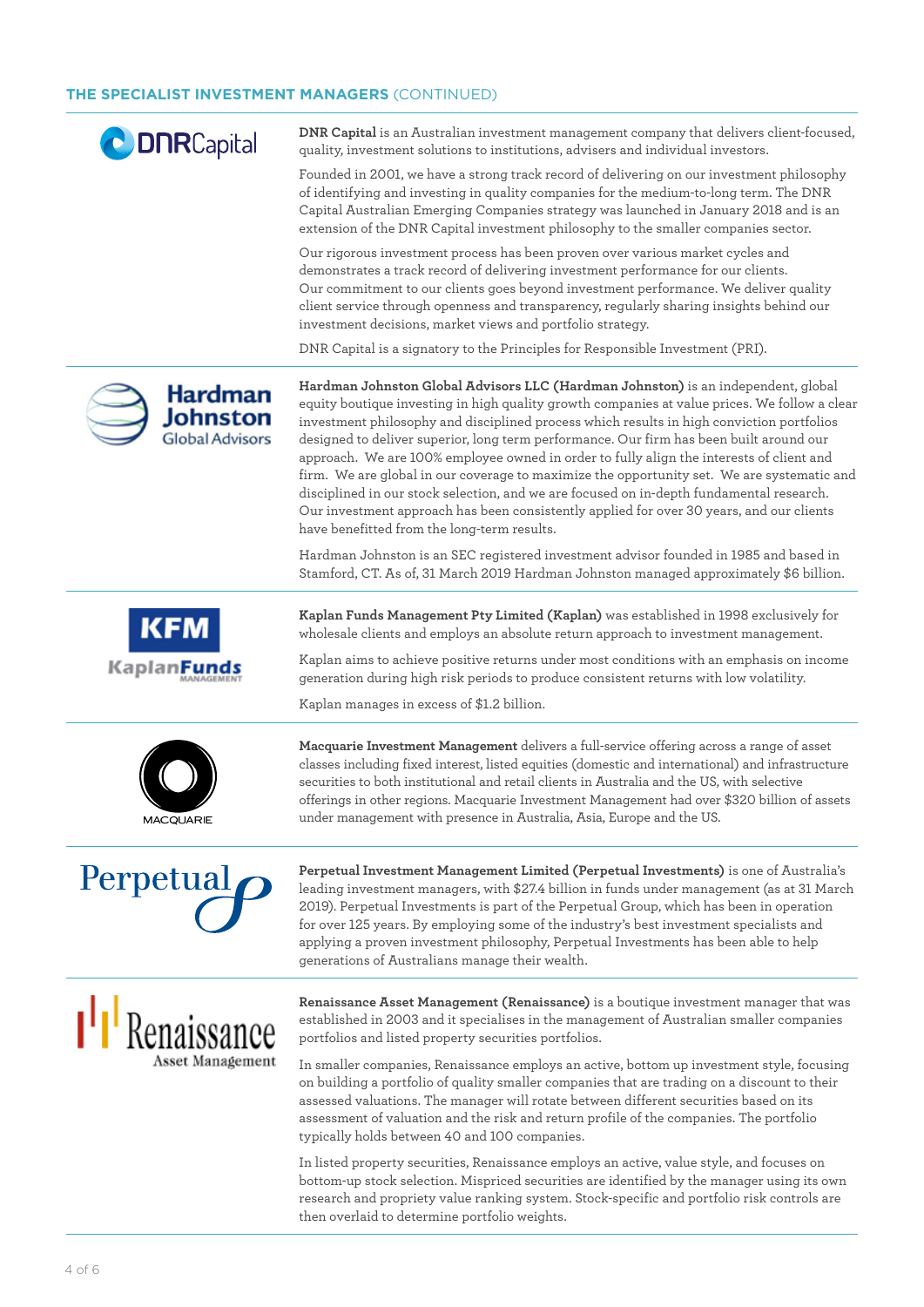# **RESOLUTION**

**Resolution Capital Limited (Resolution Capital)** is a specialist global real estate securities manager with a successful long-term investment track record and strong culture of fiduciary responsibility. The firm was established in 2004 and is headquartered in Sydney and maintains an office in New York. We believe that listed real estate is an excellent means of gaining exposure to the underlying returns of some of the world's highest quality real estate assets in a simple, transparent, liquid and tax efficient form. We are a value orientated investment manager with the objective of delivering superior risk adjusted long term returns, compared with recognised industry benchmarks. This is achieved through investment in a concentrated portfolio of carefully selected listed real estate securities with an emphasis on avoiding fundamental flaws, which could reasonably result in permanent impairment of the underlying investments.

**RWC Partners (RWC)** was founded in 2000. Comprised of more than 140 people, including 50 investment professionals based in London, Miami and Singapore, RWC now manages over US \$10 billion on behalf its clients.

At the heart of RWC are eight independent investment teams, each led by experts in their specific fields. The teams manage portfolios on behalf of RWC's clients with the common aim of helping them meet their long-term objectives.

RWC's specialist strategies enable investors to access developed and emerging market equities, convertible bonds and income solutions. There is a strong sense of responsibility across the organisation to provide the highest standards of investment management; good value for money, clear information that helps clients and a stable framework that is a both long-term and trustworthy.

**Selector Funds Management Limited** was founded in 2003. We are a boutique fund manager with a combined experience of over 150 years. We believe in long-term wealth creation and building lasting relationships with our investors.

Our focus is stock selection. Our funds are high conviction, concentrated and index unaware. As a result, we have low turnover and produce tax effective returns.

We seek businesses with leadership qualities, run by competent management teams, underpinned by strong balance sheets and with a focus on capital management.

Selector's philosophy is to invest sensibly for the long term. A bottom-up stock selection process is used to identify good businesses selling at a fair price. As a good business evolves into a great business, its underlying real earnings per share grows. Selector aims to capture as much of this earnings growth as possible over time, since this is what translates into share price appreciation.

Selector Funds Management is a founder owned and led business. We invest alongside our clients in the funds that we run. We are open minded and prepared to explore new avenues. We seek to employ people who act ethically at all times, strive to constantly improve and generate outperformance for our clients.



selector

**Thornburg Investment Management (Thornburg)** is an independent, privately-held investment management firm located in Santa Fe, New Mexico. Garrett Thornburg founded the firm in 1982 with a vision to be a trusted partner to clients by providing alpha through a highly active, benchmark agnostic approach. Our research process is uniquely collaborative as it seeks to capitalize on the market's inefficiencies created by siloed investment research elsewhere. We continue to deliver on the promise of active management by providing differentiated alpha through our distinctive process. A recognized leader in fixed income, equity and alternatives investing, Thornburg oversees \$44 billion (USD) as of September 30, 2019, with offices in the U.S., London and Hong Kong.